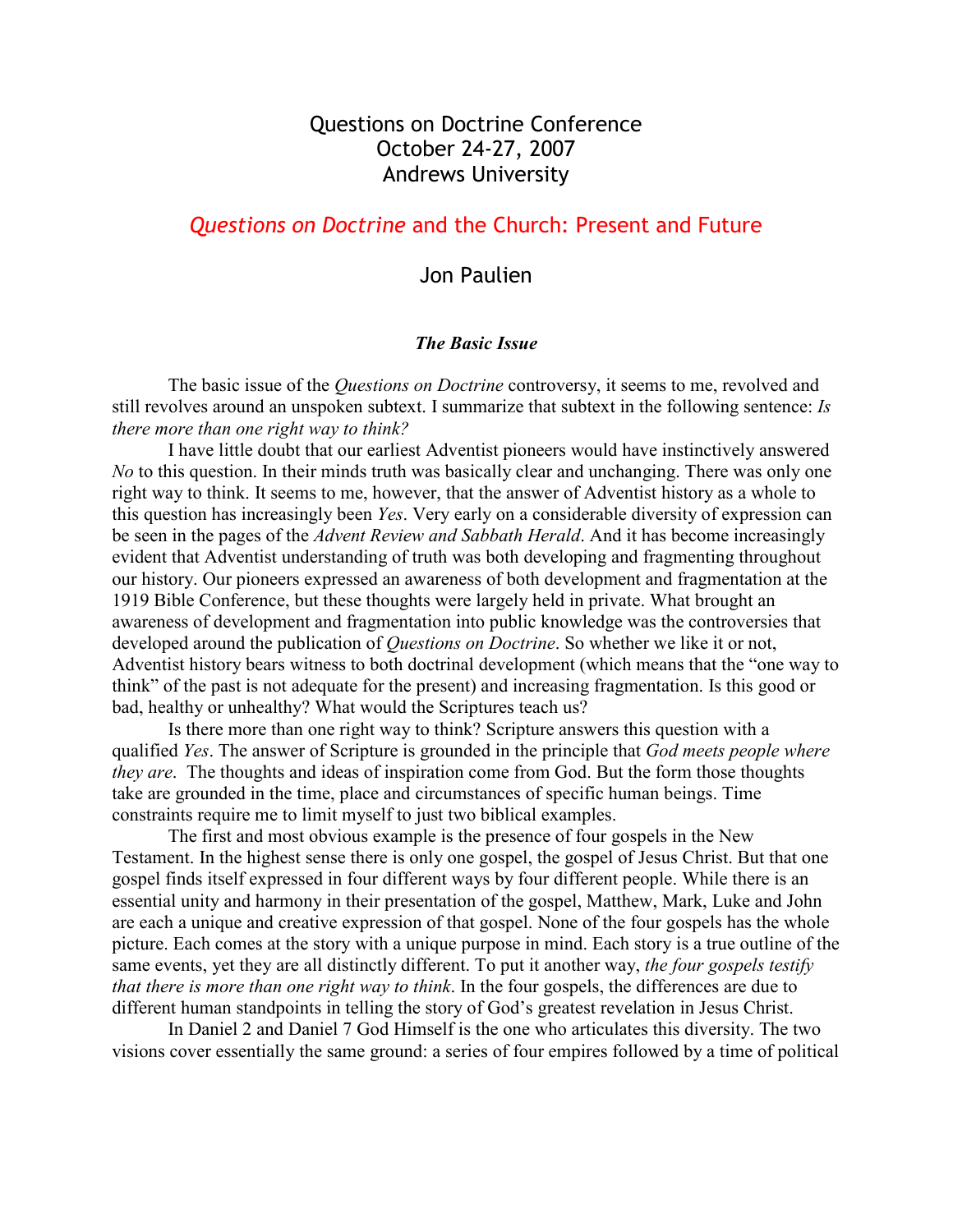division followed by the kingdom of God. The purpose of the two visions is the same: to show God's overarching control of history (see Dan 2:21 and 7:26). To the pagan king He develops this outline of history in the form of an idol. To the Hebrew prophet He develops the outline as a midrash on creation. The story is the same, but the form is different. In other words, there is more than one right way to think.

Now in saying this I do not mean to imply that all viewpoints are right simply because they have been expressed. I am not promoting uncontrolled relativism. There were at least a dozen or so written gospels in the early Christian centuries that did not make it into the biblical canon. These contained, at times, fanciful and even bizarre features. All ways of thinking are not right. But my basic point remains valid. We must not, in our fear of relativism, be too quick to marginalize any viewpoint we disagree with. Just because someone else doesn't see through my eyes does not mean that what they see is false. Differing perspectives can be windows into the larger truths that we all seek.

 It is helpful in theological discussion, therefore, to keep in mind that if someone expresses a truth in a form different from mine, it should not automatically be assumed that if I am right the other must be wrong. To accept that *there is more than one right way to think* keeps us open to learning fresh dimensions of truth, and it inoculates us against the pride that can come from attainment of truth. As we have seen this week, there is much to be learned from the Questions on Doctrine controversy, even when we disagree. To still voices that differ from us may be to still the voice of the Spirit.

 If we cannot, in a room full of fellow believers like this, conceive of the possibility that there is more than one right way to think among us, what will we do should we discover that God has acted mightily to create Islamic or Buddhist forms of Adventism? Will we automatically assume that "God would never do such a thing?" Has God given us the right to judge everyone else by our own comfortable standards of right thinking and practice?

#### My Own Experience

Reflecting on my own experience with the *Questions on Doctrine* controversy has been helpful to me. I grew up in a traditional Adventist home. Our beliefs and practices were consistent with what Adventists believed and taught in the 1950s. Growing up I was strongly influenced by the end-time perfection theories of M. L. Andreasen, even though I never heard the name until the 1970s.

 But there was a fundamental problem. This "old theology" did not work for me or for anyone that I knew, including my parents. Our striving for character perfection did not lead to character improvement. I do not remember ever hearing a clear expression of the gospel until I was nearly 25 years old. I believe that one of the things driving the fresh perspectives of Questions on Doctrine and later on those of Desmond Ford and Robert Brinsmead was the sense that traditional Adventism was doomed to failure unless grounded on the gospel of Jesus Christ. Traditional Adventism may have been ever so right, but in the form that it came to me it was devoid of the gospel's power to change lives. There had to be a better "right way to think."

 In light of that, I was thrilled beyond measure to hear a clear and unequivocal statement of the gospel from Colin Standish yesterday. If Andreasen and his disciples had been clearer on the gospel back in the 50s and 60s things might have turned out much different than they did. It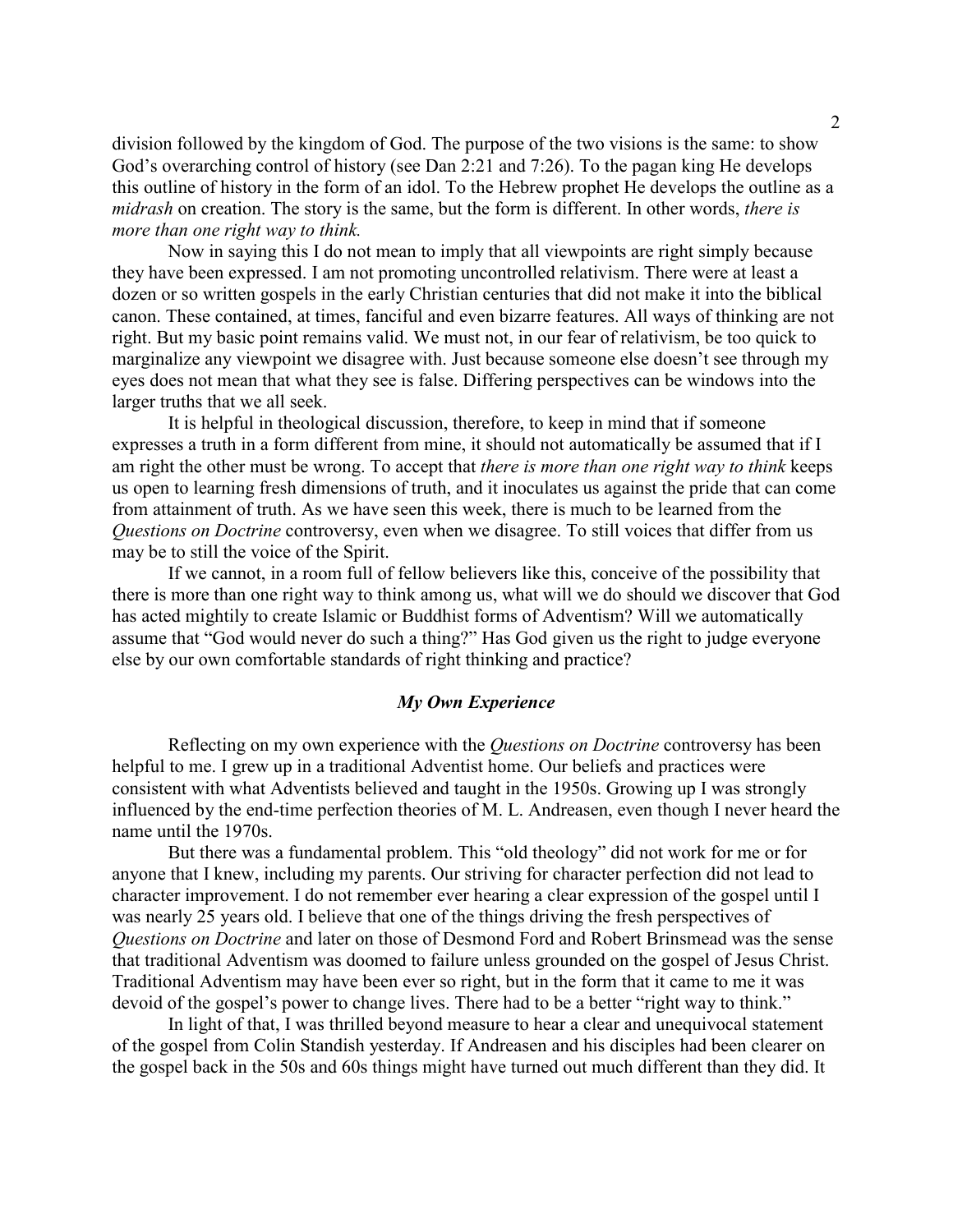is not too late to undo the damage that occurred because of unhealthy polarization. The best way to do that is to speak truthfully yet kindly and to listen carefully to each other, as we have been doing here.

 One thing struck me yesterday when Russell Standish was speaking. If God meets people where they are, then whatever we make of His sinlessness, the human nature of Christ must have been truly and completely human in terms relevant to our condition. As the second Adam, Jesus also represented me. He took on the nature of those He redeemed, yet without sin. That's a little too heavy for me to figure out, but let it suffice for me to say that there is much to be gained from contemplating both sides of the nature of Christ controversy. I know that I will be rethinking my own position on the basis of what I heard at this conference. There is more than one right way to think.

#### The Present Situation

Whether we like it or not, the publication of *Questions on Doctrine* brought the diversity and fragmentation of Adventism into public view. And the pace of fragmentation has not diminished over the last fifty years. I find at least four major brands of Adventism current among us. Let me summarize these four briefly.

1) Creative Traditionalism. This is the form of Adventism most clearly expressed by our evangelists and our frontier missionaries. Its traditionalism is grounded in the evangelistic approaches of the past. But its creativity is driven by a certain pragmatism. Evangelists and frontier missionaries mold and shape their presentations of the message in terms of what actually works on the ground, whether in western contexts or in overseas missions. The key motivation is is whatever works. As our church president has said more than once, Adventist theology is increasingly driven by mission. But such creativity can lead to fragmentation.

2) Respectful Biblicism. Meanwhile, Seventh-day Adventist scholars seek to ground Adventist teachings more firmly in the Scriptures. The key motivation here is not what works, but whether beliefs can be confirmed by solid exegesis and sound hermeneutics. These activities function best at scholarly conferences like this one and venues such as the Seminary and the Biblical Research Institute Committee of the General Conference. Adventist scholars are frustrated, however, by differences among themselves and the lack of traction that their work has attained within the Adventist mainstream.

 You will note that I have not highlighted distinctions of "conservative" and "liberal" among the scholars. This is because I believe that in many ways conservative and liberal Adventist scholars have more in common with each other than they do with the other three "brands" of Adventism I have listed here. Representatives of the other three groups would largely feel lost in the detail of our discussions this week, important as they are.

3) Indifferent Minimalism. Here I refer to the beliefs of Adventists in the pew in North America. There is an increasing gap between what the evangelists and theologians teach and what the people in the pew believe. The people in the pew are motivated more by what works on Monday than by some objective standard of exegesis or missionary necessity. Adventist distinctives are often trumped by needs in the area of family life, finances, recovery and stress management. Even the most conservative in this group would have a hard time articulating doctrines like the sanctuary and the state of the dead. This kind of functional Adventism focuses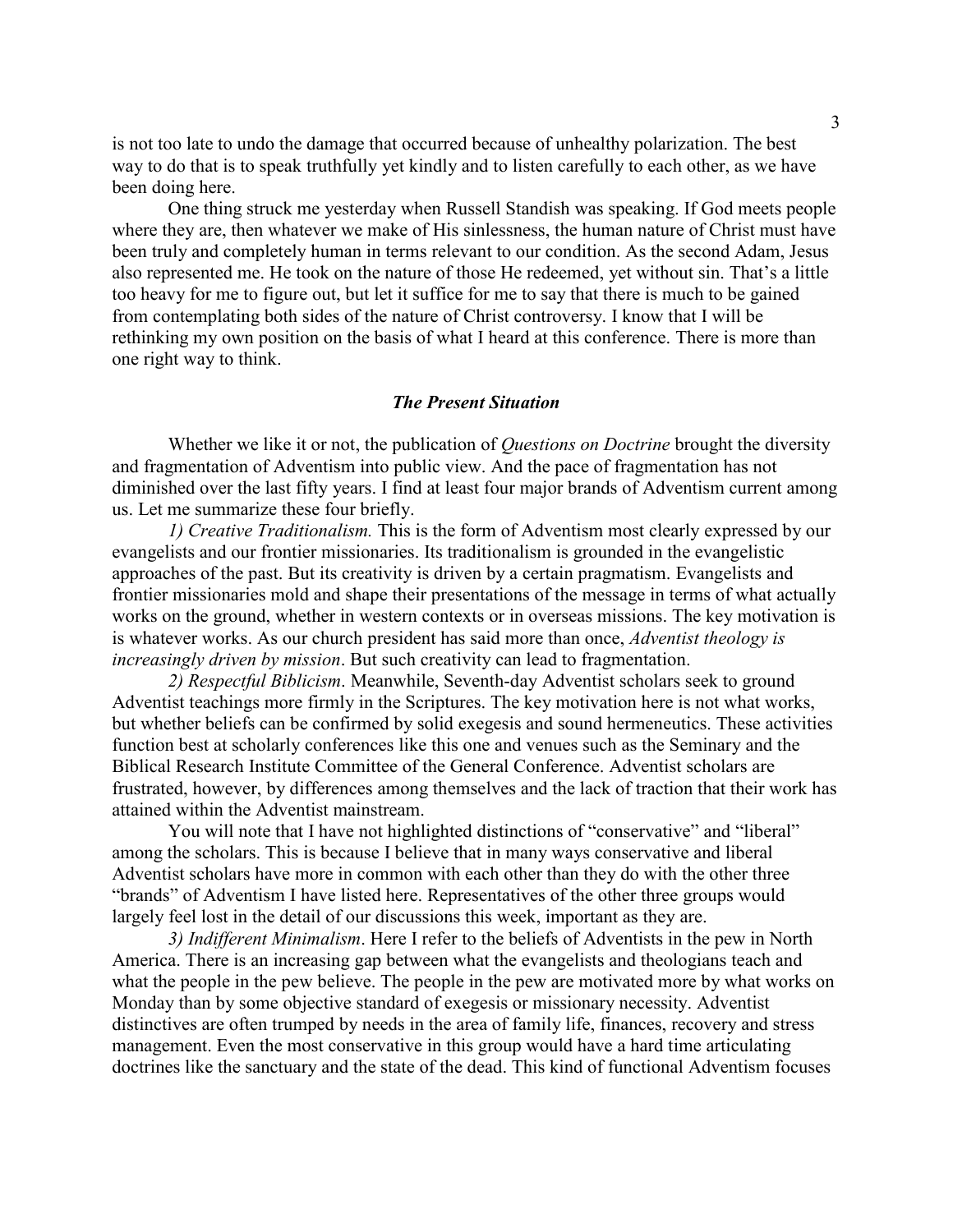on those few doctrines that seem to make the most difference on Monday morning. In broad terms, most of the younger, post-modern Adventist generation also fits into this group.

4) Passionate Creativity. Here I refer to what Philip Jenkins calls the Southern Majority. An increasing majority of Adventists live in the "two-thirds world" that centers in the southern hemisphere. In these areas there is relatively little familiarity with Ellen White and little pastoral control. Beliefs are driven by tradition and by devotional readings of Scripture. As with the typical lay Adventist in the northern hemisphere, there is a tendency toward minimalism. Southern Adventists are generally more passionate about their faith than northern Adventists, but they are becoming more and more creative as they face the challenges of non-Western cultures and non-Christian religions head on. This is resulting in significant fragmentation of belief and practice in places like China and Africa.

#### Unifying Influences

 In the face of increasing diversity and fragmentation, what are the unifying forces that keep the church together? I have identified at least three.

 Perhaps the strongest unifying influence in the Adventist Church is Andrews University. I can say that now that I am employed at Loma Linda instead. A larger and larger percentage of the top Adventist leaders around the world have doctorates from Andrews University. This common educational thread has proven to be a powerful unifying force. This influence is increasingly diluted, however, by the proliferation of seminaries and higher education programs in nearly every division of the church. Ellen White's concerns about concentration of power, however, suggest to me that a little diversity in Adventist education may be a good thing.

 A second major unifying influence is the Sabbath School Lesson Quarterly. More than ten million copies are published four times a year in more than a dozen languages. Through the lesson, the vast majority of Adventists are exposed to the same theological ideas every week. But this influence is also not as strong as it was. Sabbath School attendance is dropping in many places and more and more classes, at least in North America, are electing to use other resources than the once ubiquitous Quarterly.

 The third major unifying influence in the Adventist Church is the church system of governance. A tightly-linked hierarchy of financial and governmental authority brings a common look to Adventist institutions around the world. The use of the English language as a common medium of negotiation and discussion enables church leaders at all levels to stay in touch with each other, share information, and collaborate on decisions. For all of its shortcomings, the church system has been remarkably successful at fostering theological as well as structural unity.

 But this unifying influence is also under threat. There is an increasing amount of independent action at local church and conference levels. The rise of Global Mission was an admission that the system as it was couldn't do it all. Fresh opportunities and challenges in the 10/40 window are driving change. Indigenous forms of Adventism in places like China and the Muslim world are extremely difficult to fit within the system. Self-supporting ministries are multiplying exponentially and may one day siphon off the lion's share of the church's financial base. All of these things raise questions about the church system's ability to maintain unity in a fragmented theological landscape.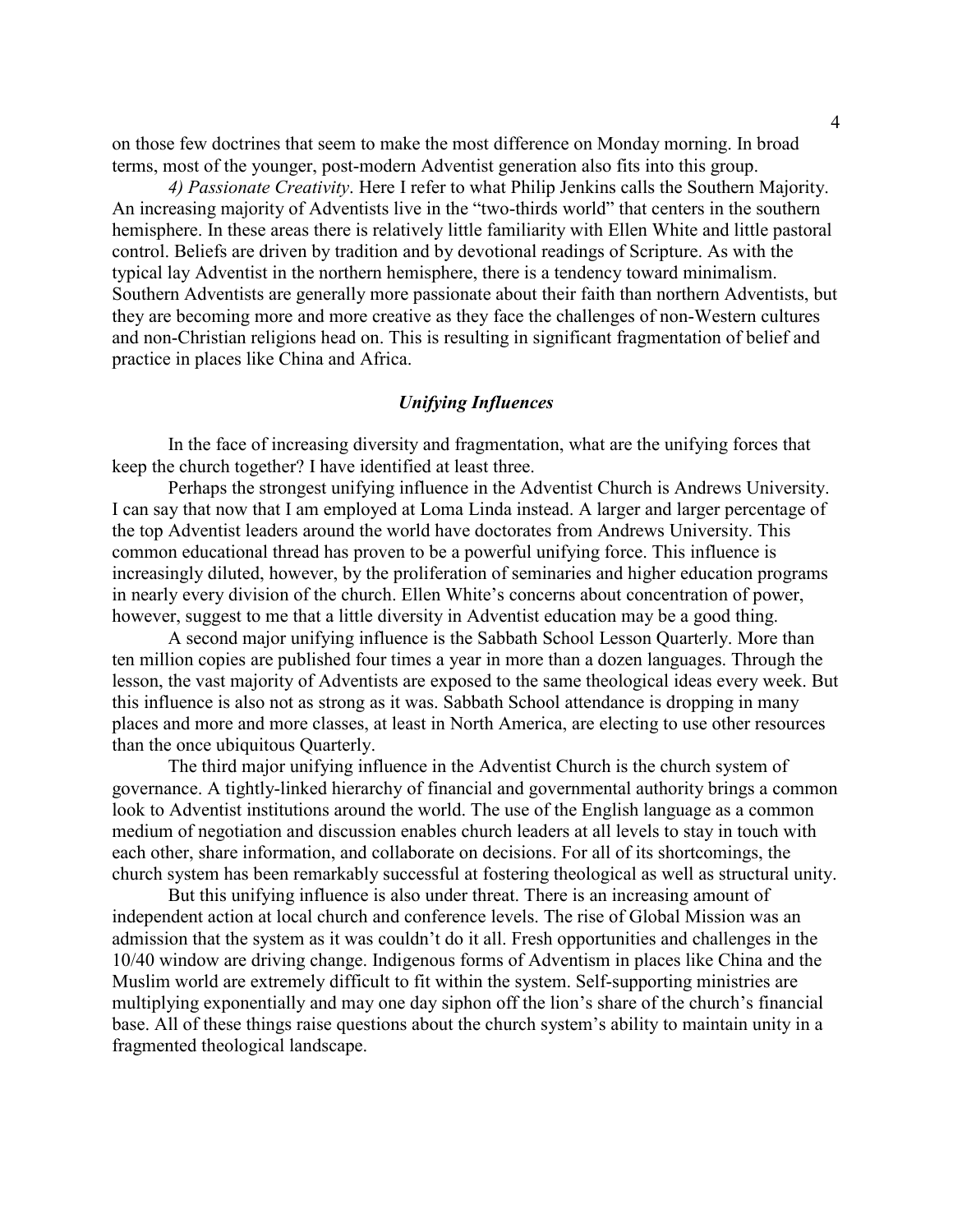Several options present themselves at a glance. First of all, we can encourage or develop some new unifying force, something that will be as effective as Andrews, the Quarterly and the church institution have been up until now. I am not sure what that would be at the moment, but I am hopeful that the collective wisdom of this august gathering may help us all find the way.

 A second option would be a unity of like minds. We could conceive of a smaller, more focused Adventism that rejects all other options and invites dissenters to either conform or leave. Such an Adventism would seek the comfort of past certainties and the stability that can come from selective use of the evidence. A part of me finds this option very appealing. It feels good to *know* that you are right, that there is only one right way to think,  $my$  way. But I cannot pursue this route for three reasons. First, it seems to run contrary to the biblical principle that God meets people where they are and that, therefore, there is more than one right way to think. Second, for me personally, such a position would be spiritually dangerous, fostering pride and selfpromotion. And third, such an Adventism would be more like the Amish than the faith of our pioneers, we could easily become more concerned about our own personal faithfulness than we are about the lost.

 The third option seems obvious to me, yet is very troubling as well. It would be a return to the concept that we are a spiritual movement more than an institution or a corporate system. It would be a return to the simplicity of the earliest pioneers. There would be a strong common focus, yet a respect for diversity of thought and cultural expression. Such an Adventism would have more open definitions of some things, there would be fewer mandatories, less complexity and a more minimal level of organization. What troubles me is that is not the Adventism of my childhood, the days before Questions on Doctrine. We should only go there in the confidence that comes from passionate commitment to the central verities of Scripture and a great love for each other that manifests itself especially when we disagree. Perhaps we have tasted a little of this possibility in our discussions this week.

## The Big Picture of Adventist History

Where does *Questions on Doctrine* stand in the big picture of Adventist history and doctrinal development? It seems to me that it has become representative of one of the six great paradigm shifts that have occurred since the beginning of our history as a people. While you might come up with a different list of six, here is mine for what it is worth.

- 1) The Great Disappointment (1844).
- 2) Organization (1860-1863).
- 3) The Minneapolis Conference and its aftermath (1888).
- 4) The Death of Ellen White and its aftermath (1915-1919).
- 5) Questions on Doctrine and its implications (1956-1957).
- 6) Glacier View (1980).

 I wrestled long and hard with whether or not to include the re-organizations of 1901-1903 and the Kellogg controversies later in the decade as a major paradigm shift on the same level as the others. One could argue the case for that. I have chosen to see that decade as part of the aftermath and implications of what took place in 1888 and the years that followed, since Jones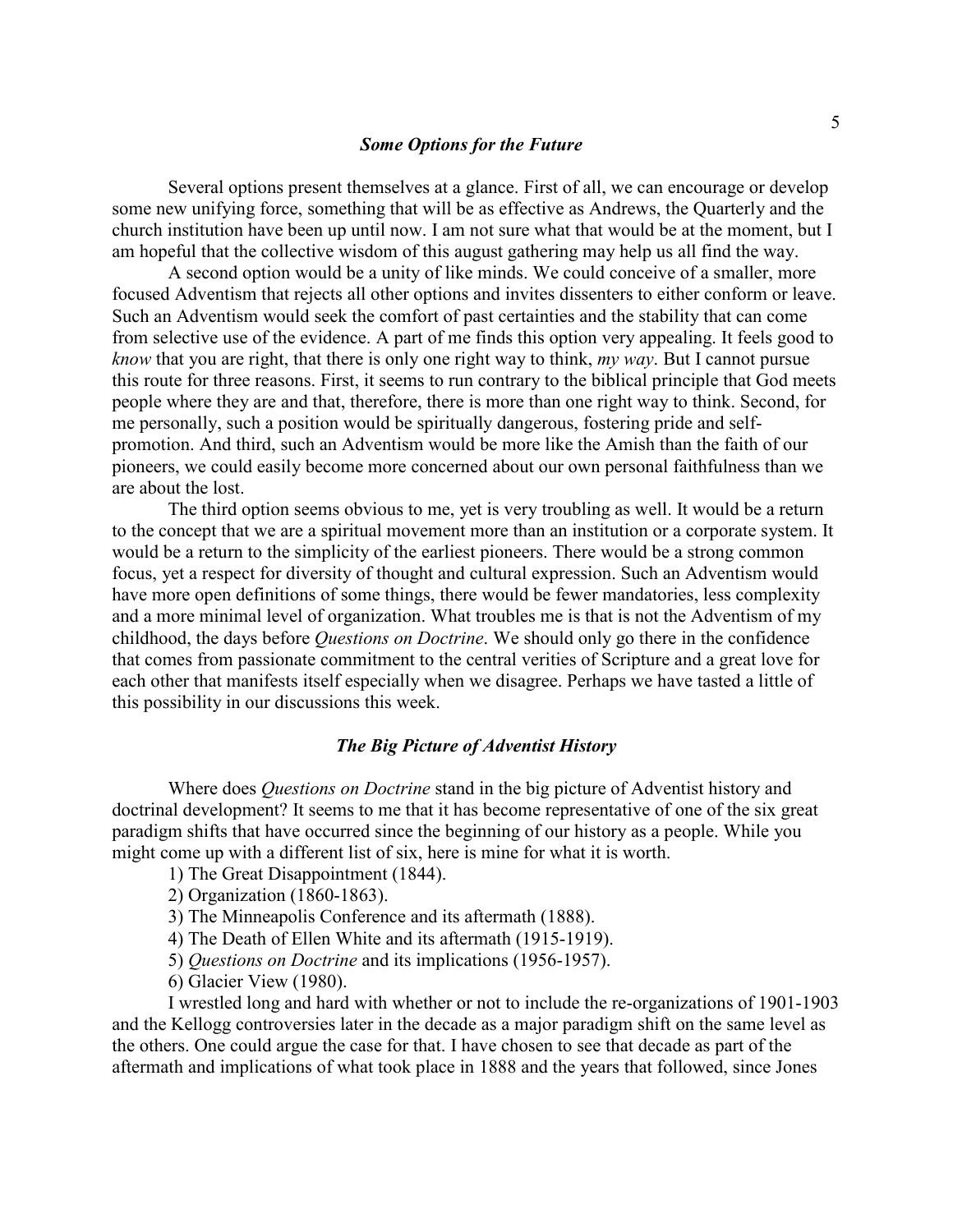and Waggoner were very much involved in the Kellogg controversies and left the church along with Kellogg.

 The six paradigm shifts I have identified cover 136 years, with five periods in between. The time between paradigm shifts in Adventism has been an average of 27 years. It is ironic, and perhaps coincidental, that our gathering here comes exactly 27 years after Glacier View. The church seems due for the next major crisis and paradigm shift. Perhaps something that has occurred at this conference will be a harbinger of that shift. We live in interesting times.

### Forecasting the Future

 I am not a prophet, nor the son of a prophet, but you would probably be disappointed in me if I did not offer some suggestion as to what the next critical event might be. Such things tend to be a surprise. Of the previous six paradigm shifts, only the need for organization and Ellen White's death were fairly predictable in advance. So the following is sheer guesswork.

 I considered the possibility that we are long overdue for a major schism. There have been many minor breakaway movements in the past. But no breakaway has siphoned off a substantial percentage membership and retained a life of its own. But then I talked with David Larson and a person at the top levels of the General Conference. Both assured me that the Adventist Church is schism-proof, due to the way that finances are handled and property is owned. So I have largely dropped that concern.

 In its place I would like to suggest that this conference may be the harbinger of a more positive paradigm shift. The openness and respect we have shown to each other here suggests to me that Adventism as a faith and as an institution may be maturing in a significant way. Perhaps we have come to the place where humility and a teachable spirit can guide our theological endeavors instead of defensiveness and ideological politics. If it is true that "we know in part," that we "see in a mirror dimly" (1 Cor 13:9, 12, ESV), then the strength of our convictions needs to be balanced with a deep awareness that our best efforts are flawed and that God uses those we disagree with to take the rough edges off our own opinions.

 I dream of an Adventism whose central conviction is fidelity to Scripture, no matter what the cost. I dream of an Adventism where we can all sit down together, search the Scriptures, and learn from the Holy Spirit and each other, the way our first pioneers did. I tasted some of that this week and I long for more. I will live in hope that this conference has been the beginning of good things to come.

#### A Lesson From the Early Church

 Let me close with an analogy that I was first pointed to by Robert Johnston. As we approach the hundredth anniversary of Ellen White's death (2015) we find ourselves in a position similar to that of the early church around 190 AD, some ninety years after the death of the last apostle. As many early church scholars (like Jaroslav Pelikan) have pointed out, the death of the apostles led to a fragmentation of direction in the early church. Some five different groups came into existence in the second century, each with a different solution to the problem of church unity.

 1) There were the Gnostics, who believed that having the right ideas was the key to keeping the church on the right track. They might be somewhat analogous in principle to the